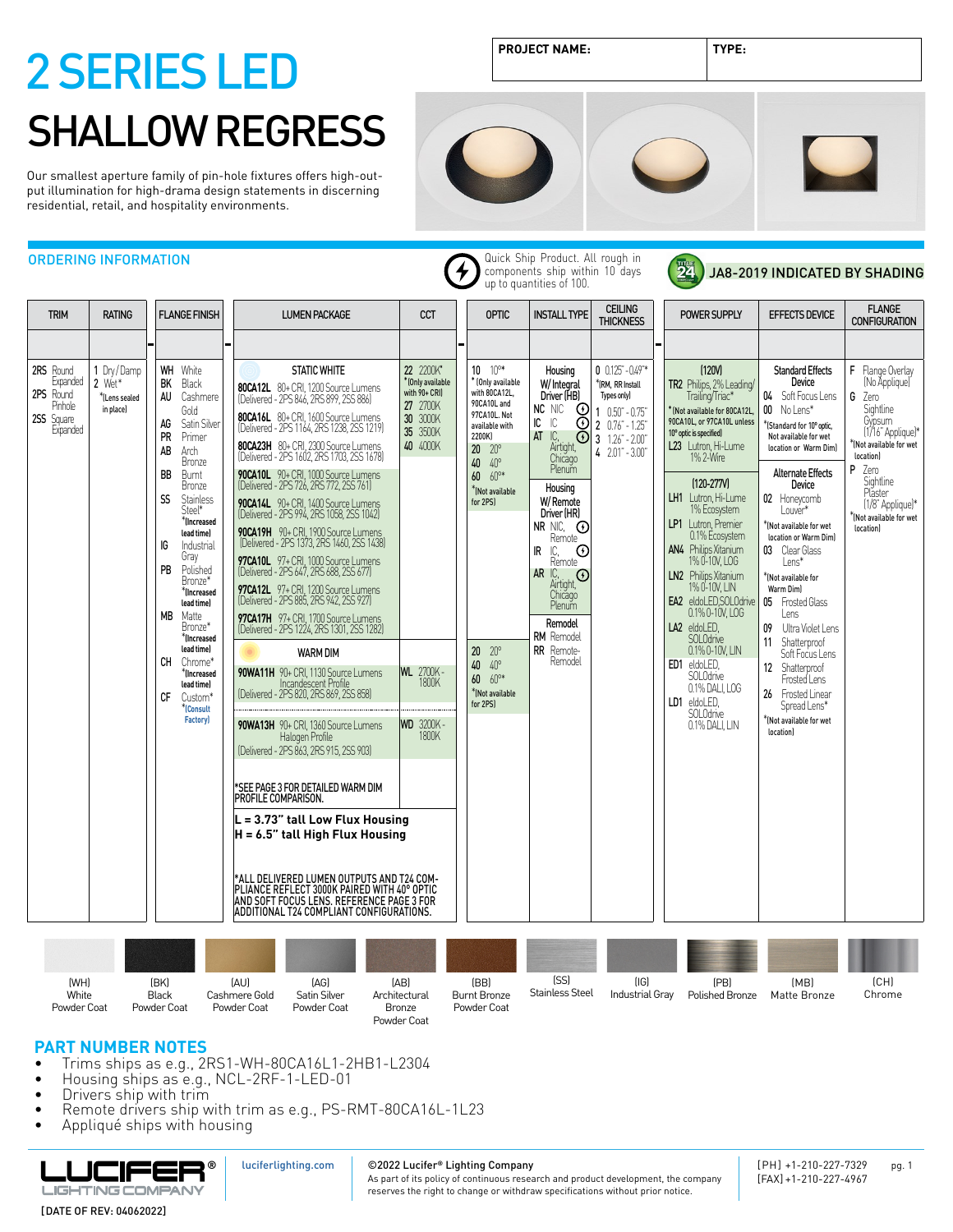#### **ACCESSORIES**

#### **ALTERNATE EFFECTS DEVICES**

| $\Box$ HCL-2 Honeycomb Louver*                | $\Box$ UVL-2                       | Ultra Violet Lens                       |
|-----------------------------------------------|------------------------------------|-----------------------------------------|
| *(Not available for wet location or Warm Dim) | $\square$ FLSL-2                   | Frosted Linear Spread Lens*             |
| $\Box$ CGL-2 Clear Glass Lens*                | * (Not available for wet location) |                                         |
| *(Not available for Warm Dim)                 |                                    | □ SFL-2-SP Shatterproof Soft Focus Lens |
| $\square$ SFL-2 Soft Focus Lens               |                                    | □ FGL-2-SP Shatterproof Frosted Lens    |
| $\Box$ FGL-2 Frosted Glass Lens               |                                    |                                         |

**ROUTER TOOL GUIDE** (Dry / Damp locations only) Recommended for Zero-Sightline installations in wood ceilings. □ DLA-RTG-2S-RD Tool, router guide, round; reusable □ DLA-RTG-2S-SQ Tool, router guide, square; reusable

#### **REPLACEMENT OPTIC**

Interchangeable optics accessible through fixture aperture. ¨ **RO-50-20-2** 20° optic □ **RO-50-40-2** 40° optic □ **RO-50-60-2** 60° optic\* \***(Not available for 2PS)**

#### **HANGER BAR EXTENDER KIT**

Extends hanger bars from 24.0" to 46.0" maximum. □ 2S-HBE-46 Extender, Hanger Bar

#### **EMERGENCY LIGHTING - REMOTE MOUNT ONLY**

During disruption of main power, emergency battery inverter provides temporary 120V or 277V to fixture.

□ **EMB-S-20/25-120/277-LEDX** 20/25 watt max capacity, 120 or 277 VAC 60Hz, Non-Dimmable **□ EMB-S-100-120-LEDX** 100 watt max capacity, 120 VAC 60Hz, Dimmable<br>□ **EMB-S-100-277-LEDX** 100 watt max capacity, 277 VAC 60Hz, Dimmable □ **EMB-S-100-277-LEDX** 100 watt max capacity, 277 VAC 60Hz, Dimmable<br>□ **EMB-S-250-120/277-LEDX** 250 watt max capacity, 120 or 277 VAC 60Hz, Dim 250 watt max capacity, 120 or 277 VAC 60Hz, Dimmable

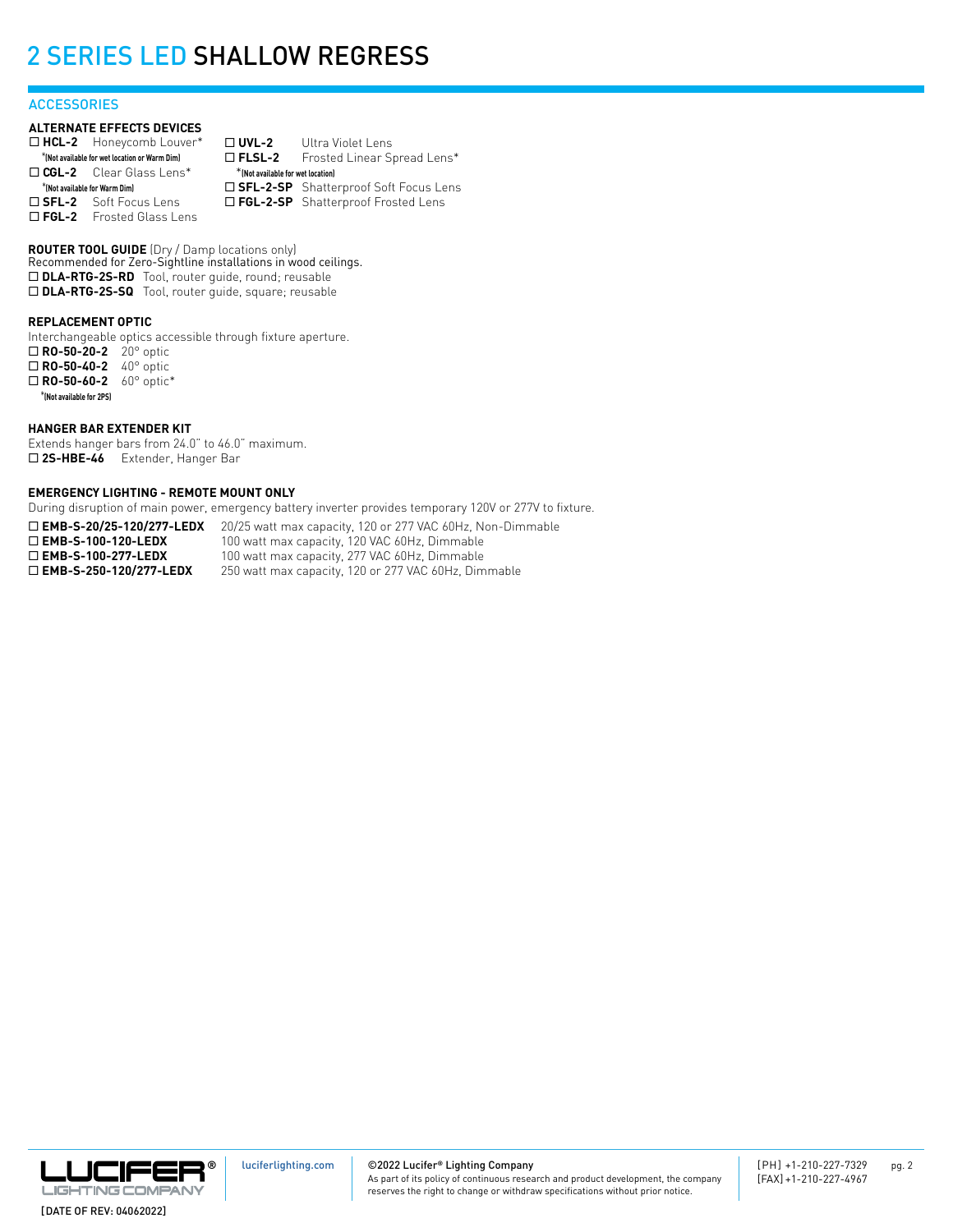## **C** PERFORMANCE - 3000K

|                         |                | SHALLOW REGRESS - 40° OPTIC - SOFT FOCUS LENS |     |                  |     |                  |     |  |  |  |  |  |
|-------------------------|----------------|-----------------------------------------------|-----|------------------|-----|------------------|-----|--|--|--|--|--|
| LUMEN<br><b>PACKAGE</b> | <b>WATTAGE</b> | 2RS                                           |     | 2PS              |     | 2SS              |     |  |  |  |  |  |
|                         |                | <b>DELIVERED</b>                              | LPW | <b>DELIVERED</b> | LPW | <b>DELIVERED</b> | LPW |  |  |  |  |  |
| 80CA12L                 | 10             | 899                                           | 91  | 846              | 86  | 886              | 90  |  |  |  |  |  |
| 80CA16L                 | 14             | 1238                                          | 88  | 1164             | 83  | 1219             | 87  |  |  |  |  |  |
| 80CA23H                 | 21             | 1703                                          | 81  | 1602             | 76  | 1678             | 80  |  |  |  |  |  |
|                         |                |                                               |     |                  |     |                  |     |  |  |  |  |  |
| 90CA10L                 | 10             | 772                                           | 78  | 726              | 73  | 761              | 77  |  |  |  |  |  |
| 90CA14L                 | 14             | 1058                                          | 75  | 994              | 71  | 1042             | 74  |  |  |  |  |  |
| 90CA19H                 | 21             | 1460                                          | 70  | 1373             | 66  | 1438             | 69  |  |  |  |  |  |
|                         |                |                                               |     |                  |     |                  |     |  |  |  |  |  |
| 97CA10L                 | 10             | 688                                           | 70  | 647              | 65  | 677              | 69  |  |  |  |  |  |
| 97CA12L                 | 14             | 942                                           | 67  | 885              | 63  | 927              | 66  |  |  |  |  |  |
| <b>97CA17H</b>          | 21             | 1301                                          | 62  | 1224             | 58  | 1282             | 61  |  |  |  |  |  |
|                         |                |                                               |     |                  |     |                  |     |  |  |  |  |  |
| 90WA11H                 | 14             | 869                                           | 62  | 820              | 59  | 858              | 61  |  |  |  |  |  |
| 90WA13H                 | 14             | 915                                           | 66  | 863              | 62  | 903              | 65  |  |  |  |  |  |

|                                |                | SHALLOW REGRESS - 10° OPTIC - NO SOFT FOCUS LENS |     |                  |     |                  |     |  |  |  |  |  |  |
|--------------------------------|----------------|--------------------------------------------------|-----|------------------|-----|------------------|-----|--|--|--|--|--|--|
| <b>LUMEN</b><br><b>PACKAGE</b> | <b>WATTAGE</b> | 2RS                                              |     | 2PS              |     | 2SS              |     |  |  |  |  |  |  |
|                                |                | <b>DELIVERED</b>                                 | LPW | <b>DELIVERED</b> | LPW | <b>DELIVERED</b> | LPW |  |  |  |  |  |  |
| 80CA12L                        | 14             | 797                                              | 55  | 708              | 49  | 779              | 54  |  |  |  |  |  |  |
| 90CA10L                        | 14             | 675                                              | 47  | 600              | 42  | 660              | 45  |  |  |  |  |  |  |
| 97CA10L                        | 14             | 623                                              | 43  | 553              | 38  | 609              | 42  |  |  |  |  |  |  |

| <b>OUTPUT MULTIPLIER</b>                      |                  |  |  |  |  |  |  |  |
|-----------------------------------------------|------------------|--|--|--|--|--|--|--|
| CCT                                           | <b>CCT SCALE</b> |  |  |  |  |  |  |  |
| 2200K<br>(Consult factory<br>for JA8 details) | 0.800            |  |  |  |  |  |  |  |
| 2700K                                         | 0.957            |  |  |  |  |  |  |  |
| 3000K                                         | 1.000            |  |  |  |  |  |  |  |
| 3500K                                         | 1.019            |  |  |  |  |  |  |  |
| 4000K                                         | 1.030            |  |  |  |  |  |  |  |
|                                               |                  |  |  |  |  |  |  |  |

Full on 100%

Dimmed to 80%

Dimmed to 70%

CCT (K) 2700 2650 2620 2520 2180 1950 1800 Light Output (Lm) | 1130 | 880 | 770 | 550 | 220 | 110 | 30 Power (W) | 14 | 11 | 10 | 7 | 3 | 1.5 | 0.5 Efficacy (LPW) 80 80 77 77 73 73 60

Dimmed to 50%

90WA11H 2700K - 1800K

| LIGHT LOSS FACTOR MULTIPLIER |      |  |  |  |  |  |  |
|------------------------------|------|--|--|--|--|--|--|
| No Lens                      | 1.05 |  |  |  |  |  |  |
| CGL                          | 1.05 |  |  |  |  |  |  |
| <b>SFL</b>                   | 1.00 |  |  |  |  |  |  |
| <b>SP SFL</b>                | 1.00 |  |  |  |  |  |  |
| FGL                          | 0.90 |  |  |  |  |  |  |
| SP FGL                       | 0.90 |  |  |  |  |  |  |
| <b>FLSL</b>                  | 0.83 |  |  |  |  |  |  |
| HCL                          | 0.65 |  |  |  |  |  |  |
|                              |      |  |  |  |  |  |  |

Dimmed to 20%

Dimmed to 10%

Dimmed to 2%

### WARM DIM PERFORMANCE - 40° OPTIC - SOFT FOCUS LENS WARM DIM TO MIRROR HALOGEN DIMMING PROFILE WARM DIM TO MIRROR INCANDESCENT DIMMING PROFILE

| 90WA13H<br>3200K - 1800K | Full on<br>100% | Dimmed<br>to 80% | Dimmed<br>to 70% | Dimmed<br>to 50% | Dimmed<br>to 20% | Dimmed<br>to 10% | Dimmed<br>to 2% |
|--------------------------|-----------------|------------------|------------------|------------------|------------------|------------------|-----------------|
| CCT (K)                  | 3200            | 3150             | 3100             | 3000             | 2700             | 2200             | 1800            |
| Light Output (Lm)        | 1360            | 1050             | 900              | 630              | 250              | 115              | 25              |
| Power (W)                | 14              | 11               | 10               | 7                | 3                | 1.5              | 0.3             |
| Efficacy (LPW)           | 92              | 93               | 90               | 90               | 83               | 76               | 74              |



## JA8-2019 TITLE 24 COMPLIANT CONFIGURATIONS

|            |                 |              |              |                          |              |              |              |         |                    |                      |              |                          |         |              |              |              |              |             |              |                 |             |     |             | $\sim$ |
|------------|-----------------|--------------|--------------|--------------------------|--------------|--------------|--------------|---------|--------------------|----------------------|--------------|--------------------------|---------|--------------|--------------|--------------|--------------|-------------|--------------|-----------------|-------------|-----|-------------|--------|
|            | 20° Optic       |              |              |                          |              |              |              |         | $40^{\circ}$ Optic |                      |              |                          |         |              |              | 60° Optic    |              |             |              |                 |             |     |             |        |
|            |                 | <b>90CA</b>  |              |                          | 97CA         |              | <b>90WA</b>  |         |                    | <b>90CA</b>          |              |                          | 97CA    |              |              | <b>90WA</b>  |              | <b>90CA</b> |              |                 | <b>97CA</b> |     | <b>90WA</b> |        |
|            | 10 <sub>L</sub> | 14L          | 19H          | 10L                      | 12L          | 17H          | 11H          | 13H     | 10 <sub>L</sub>    | 14L                  | 19H          | 10L                      | 12L     | 17H          | 11H          | 13H          | 10L          | 14L         | 19H          | 10 <sub>L</sub> | 12L         | 17H | 11H         | 13H    |
| 2RS        | ✓               | $\checkmark$ | $\checkmark$ | $\overline{\phantom{a}}$ | $\checkmark$ | $\checkmark$ | $\checkmark$ | $\cdot$ | √                  | $\cdot$              | $\checkmark$ | $\checkmark$             | √       | $\checkmark$ | $\checkmark$ |              | $\checkmark$ |             | $\checkmark$ |                 |             |     |             |        |
| 2PS        | $\checkmark$    |              |              |                          | $\checkmark$ |              | $\checkmark$ |         | $\checkmark$       | $\cdot$              | $\checkmark$ | $\overline{\phantom{a}}$ | $\cdot$ | $\cdot$      | √            | $\checkmark$ |              |             |              |                 |             |     |             |        |
| <b>2SS</b> | $\checkmark$    |              |              |                          |              |              | $\checkmark$ |         | $\cdot$            | $\ddot{\phantom{0}}$ | $\checkmark$ |                          | $\cdot$ |              | $\checkmark$ |              |              |             |              |                 |             |     |             |        |



[luciferlighting.com](http://luciferlighting.com/)

### ©2022 Lucifer**®** Lighting Company

As part of its policy of continuous research and product development, the company reserves the right to change or withdraw specifications without prior notice.

2800  $1600 + 20\%$   $40\%$   $60\%$   $80\%$   $100\%$ 1800 2000 CCT 2200 2400 2600 (K)

DIMMING %

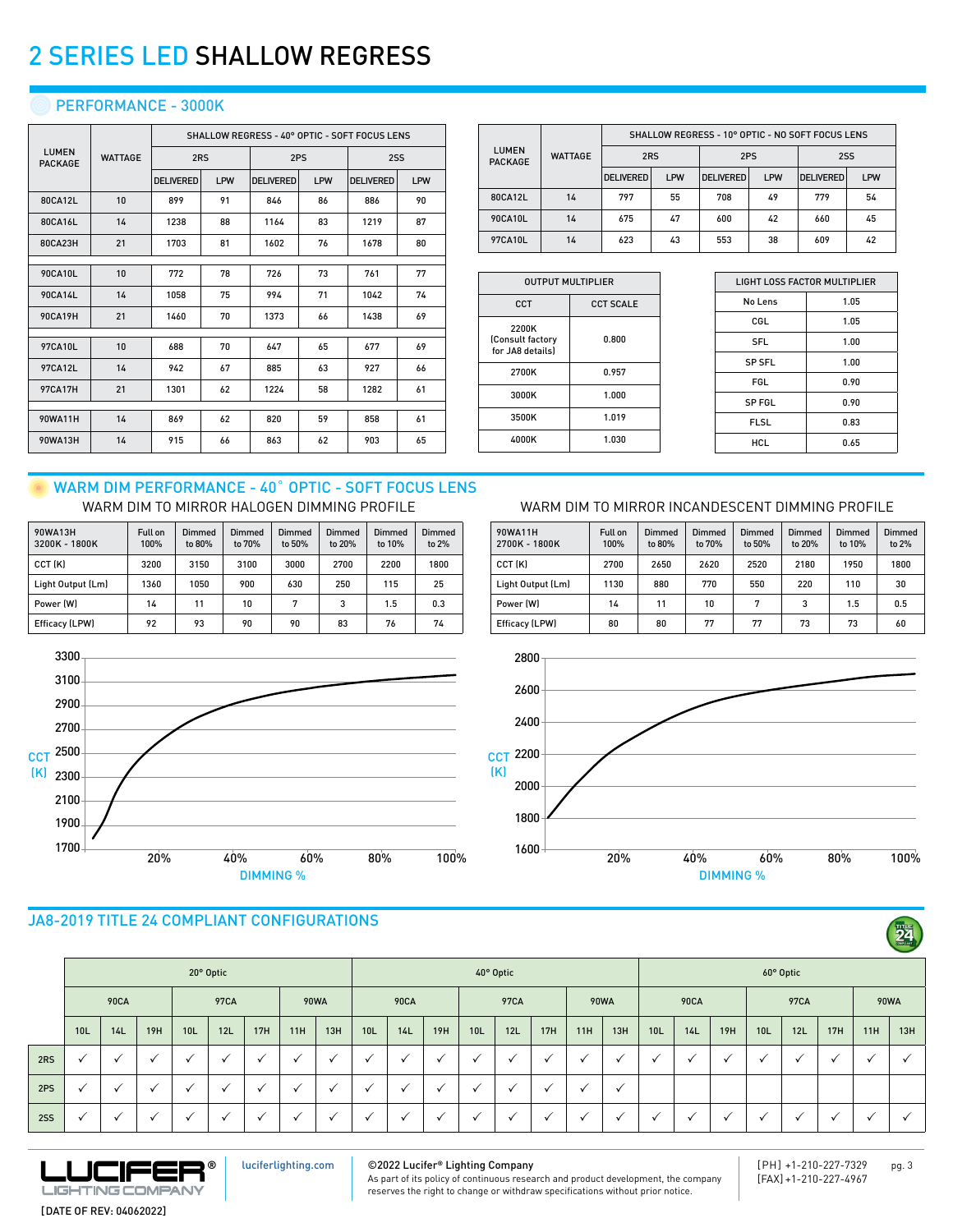Die-cast shallow baffle minimizes aperture glare and conceals view into housing. Black finish standard.

#### ADJUSTABLE YOKE  $\boldsymbol{\Omega}$

Adjustable yoke allows for quick exchange of optics and effects devices. Accommodates up to 2 effects devices; add 0.16" to fixture height with use of each effects device.

#### OPTICS

Proprietary optic integrates Reflection, Refraction and TIR offering 10°, 20°, 40° & 60° beams.

#### EFFECTS DEVICES Q

Soft Focus Lens standard; effects device must be specified. Lens is sealed in place on Wet location fixture. Secondary effects device available.

#### TRIM PLATE  $\bf{0}$

Wet location features integral silicone gasket.

- Dry / Damp Location: Thickness measures 0.065".
- Wet Location: 0.15" return, installed as flange overlay only.

#### DOWNLIGHT TRIM ADAPTER E

Included with fixture and required for installation. Uses (2) #6-32 flat-head screws with varying lengths to accommodate ceiling depth. Installed after ceiling is complete. Requires 3.75" diameter cutout for flange overlay applications.

#### **RETENTION a**

Engineered integral ball plungers correspond to trim adapter ensuring snug fit against finished ceiling.

## DOWNLIGHT DIMENSIONS / DRAWINGS



**SQUARE** 

WET LOCATION





DRY LOCATION







[luciferlighting.com](http://luciferlighting.com/)

©2022 Lucifer**®** Lighting Company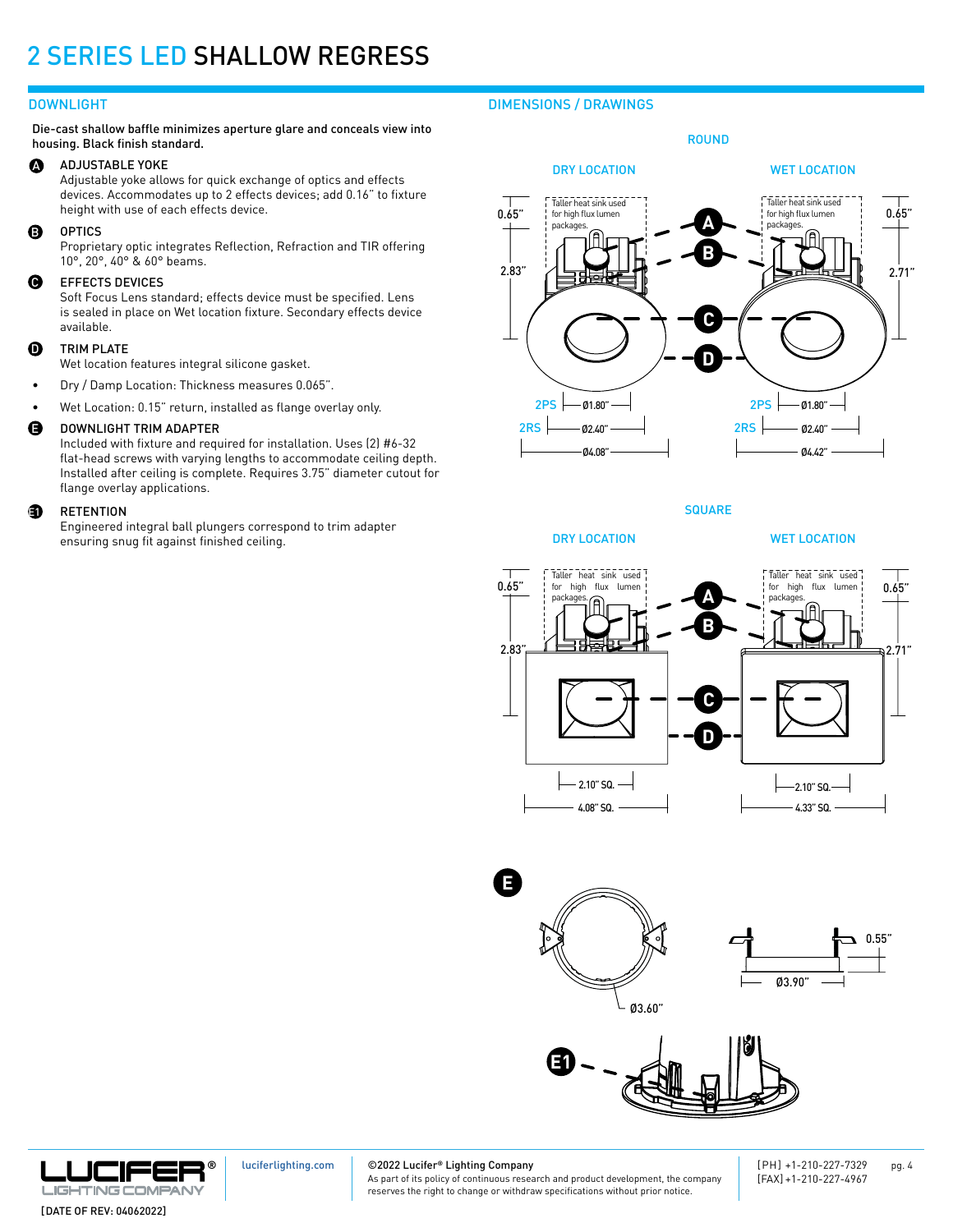#### **HOUSING**

- F LOW FLUX NO INSULATION CONTACT (NON-IC) HOUSING
- Included with NC and NR Low Flux lumen packages.
- Minimum 0.50" setback from combustible and non-combustible materials on all sides and top of housing.
- Minimum 3.00" setback from insulation material having max R-Value 30 on all sides and top of housing.
- Minimum 6.00" setback from polycell spray foam insulation having max R-Value 60.

#### LOW FLUX INSULATION CONTACT (IC) HOUSING

- Included with IC, IR, AT, and AR LOW Flux lumen packages.
- No setback from polycell spray foam insulation having max R-Value of 60 on all sides and top of housing.

#### HIGH FLUX HOUSING G

- Satisfies IC, Airtight and NON-IC configurations.
- Included with all HIGH Flux lumen packages.
- No setback from polycell spray foam insulation having max R-Value of 60 on all sides and top of housing.

#### HOUSING MOUNTING NOTES

- AT and AR install types are required for Chicago Plenum, Airtight and Title 24 (JA8) applications.
- Do not install in environments where ambient temperatures exceed 40°C (104°F).
- Power supply compartment and all splice connections may be serviced from room side.
- Consult factory for spacing requirements for any installations exceeding R-Value 60.
- Hanger bars fitted to short side of housing, and long side of Low Flux housings; extend from 14.0" to 24.0", but may be field cut to accommodate narrow stud spacing. Can be extended up to 46" maximum with 2S-HBE-46 kit.
- Hanger bars and brackets add 4.00" to the overall dimension, but are exclusive of the setback requirements.
- Driver assembly ships with trim, not housing. Housing and trim feature mating quick-connect plugs for ease of installation.

### REMOTE POWER SUPPLY

H Provided with install types "IR", "NR" and "AR". Remote power supply provides additional driver options. See page 7 for maximum allowable wiring distances. Must be installed in an accessible location.









6.660

 $6.60"$  3.20"

 $\sim$ 

2.00"



[luciferlighting.com](http://luciferlighting.com/)

©2022 Lucifer**®** Lighting Company

**H**

As part of its policy of continuous research and product development, the company reserves the right to change or withdraw specifications without prior notice.

[DATE OF REV: 04062022]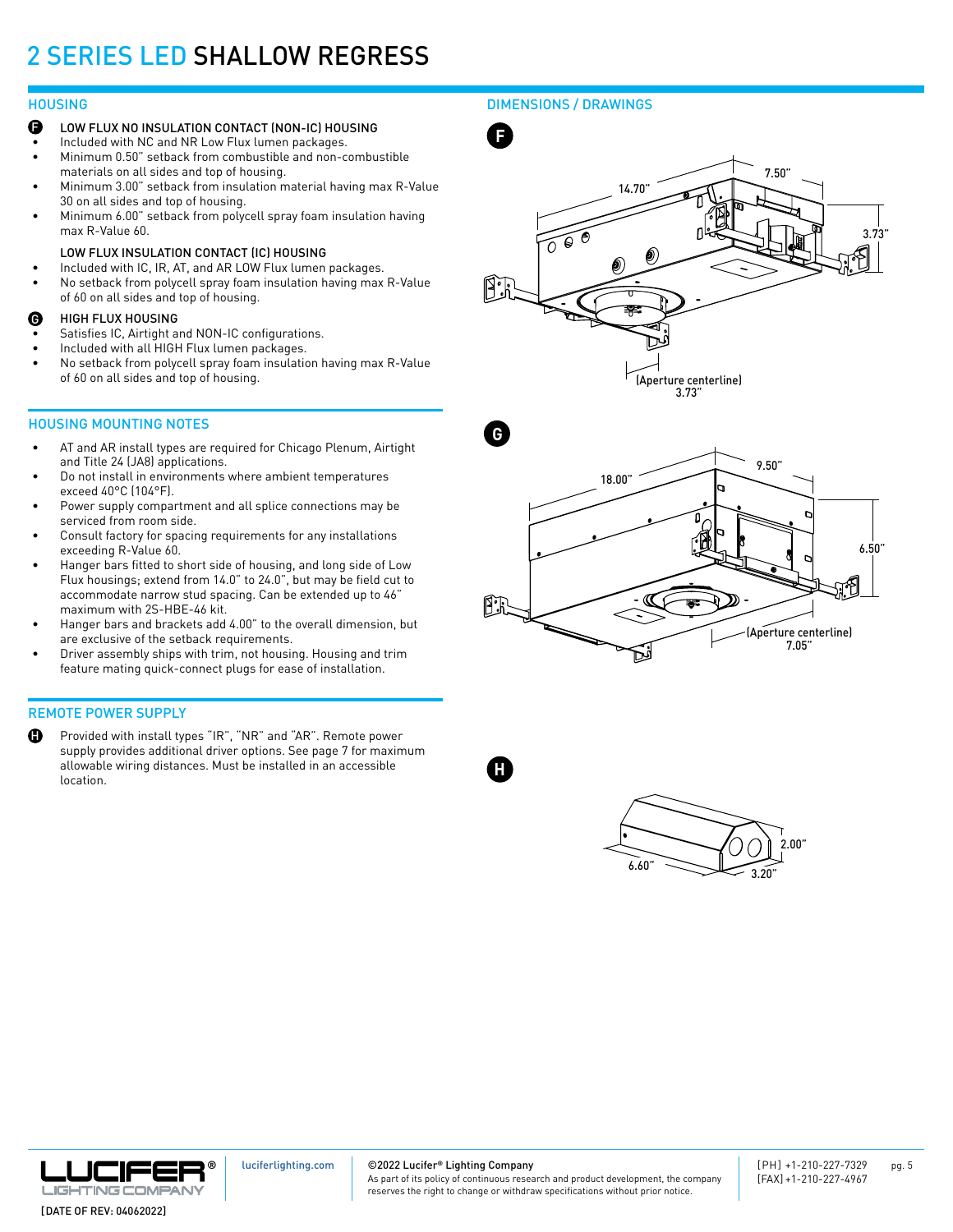### REMODEL POWER SUPPLY

- REMODEL POWER SUPPLY I
- Included with RM Install Type.
- UL2043 listed for air-handling plenum.
- Fixture mounts without conventional housing using supplied downlight trim adapter.
- Minimum 0.75" clearance from top of fixture.
- Minimum setback from combustible and non-combustible materials of 6.63" radius from fixture centerline.
- Minimum 3.00" (76mm) setback from surfaces of power supply / junction box if not situated within above noted radius from fixture centerline.
- Minimum additional 3.00" setback from insulation material with max R-Value 30 from any surface of downlight fixture assembly.
- Minimum additional 6.00" setback from polycell spray foam insulation with max R-Value 60 from any surface of downlight fixture assembly.

#### REMOTE APPLICATIONS J

- Remote power supply included with RR Install Type.
- Requires plenum rated Class 2 cable between fixture and remote driver. Cable supplied by others.
- See page 7 for maximum allowable wiring distances.

## REMODEL NOTES

- Do not install in environments where ambient temperatures exceed 40°C (104°F).
- Power supply compartment and all splice connections may be serviced from room side.
- Consult factory for spacing requirements for any installations exceeding R-Value 60.

## ZERO-SIGHTLINE INSTALLATIONS

Zero-Sightline installations available for Dry / Damp location fixtures only. When installed according to manufacturer's instructions and ceiling conditions are met, fixture is flush with the ceiling plane. Consult 2-Series Installation Guidelines for appropriate ceiling cutouts and instructions for proper Zero-Sightline installations.

#### APPLIQUÉ  $\bm{G}$

- Specified on Flange Configuration and ships with housing; ships separately on remodel installations.
- For use in sheetrock ceiling applications.
- 1/16" Appliqué (G Flange Configuration) recommended for gypsum ceiling installations and has plaster stop thickness of 1/16".
- Recommended for painted ceiling applications.
- 1/8" Appliqué (P Flange Configuration) offers double thick plaster stop of 1/8" where a heavier application of mud is preferred. Recommended for colorfast and venetian plaster applications.
- Not recommended for stucco applications.

### $\blacksquare$  ROUTER TOOL GUIDE  $\blacksquare$

- Specified separately and used with Flange Overlay configurations.
- For use in wood ceiling applications.
- **• DLA-RTG-2S-RD** or **DLA-RTG-2S-SQ** required for wood Zero-Sightline ceiling installations.
- Router tool quide is reusable and suitable for multiple fixtures.

## DIMENSIONS / DRAWINGS



**J**







0.062" plaster stop [G] 0.125" plaster stop [P]

 $\overline{\phantom{a}}$ 



0.062" plaster stop [G] 0.125" plaster stop [P]







[luciferlighting.com](http://luciferlighting.com/)

#### ©2022 Lucifer**®** Lighting Company

As part of its policy of continuous research and product development, the company reserves the right to change or withdraw specifications without prior notice.

[PH] +1-210-227-7329 pg. 6 [FAX] +1-210-227-4967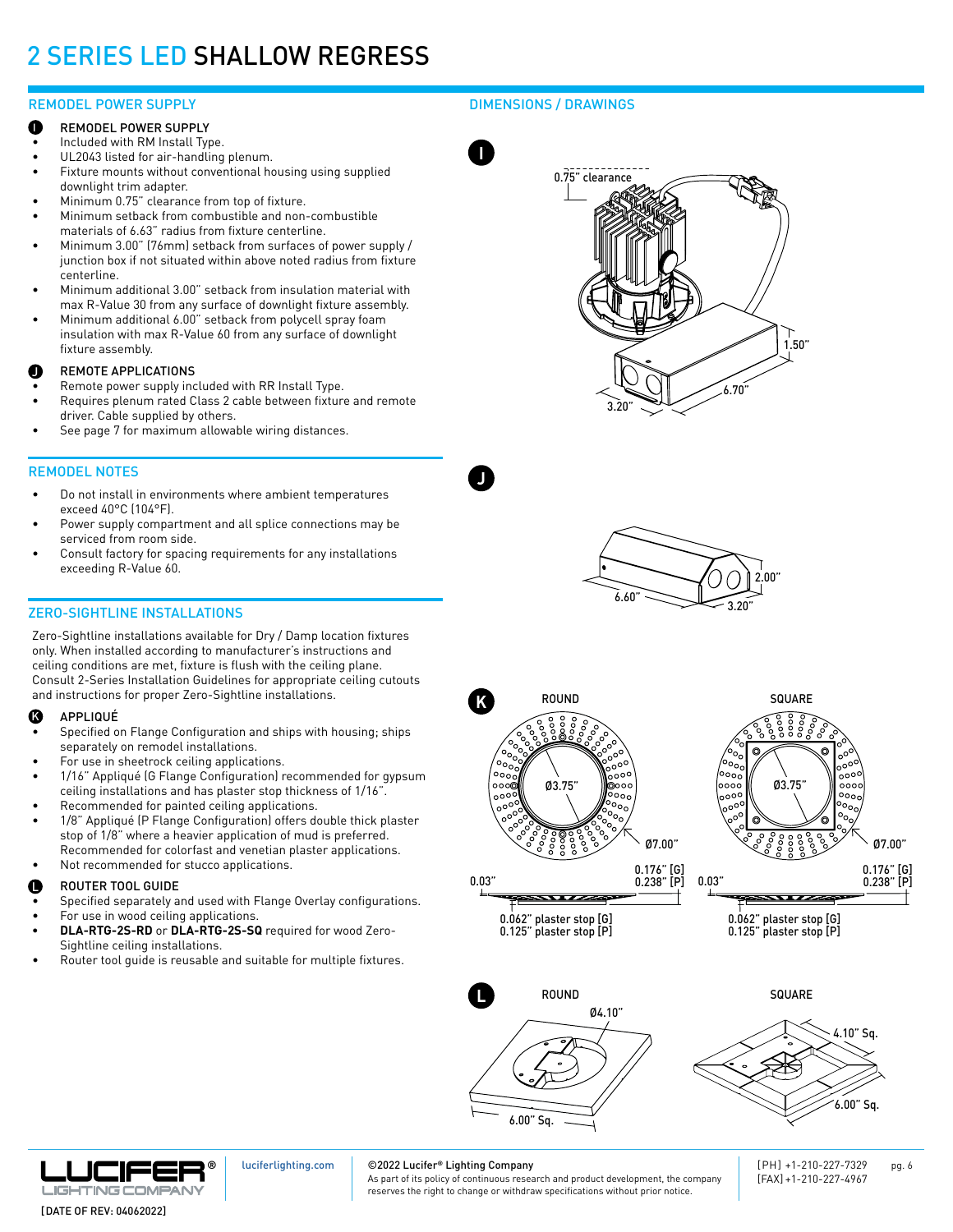#### TECHNICAL INFORMATION

#### **CONSTRUCTION**

Downlight: Steel and aluminum; extruded aluminum heat-sink; painted finishes are granulated powder coat. 304 corrosion resistant stainless steel faceplate for wet location fixtures.

Trim Adapter: High-impact composite and stainless steel. Housing: 22 Gauge galvanized steel. Appliqué: Zinc alloy.

#### **STATIC WHITE LED**

2-step MacAdam ellipse LED module available in 80+, 90+ and 97+ CRI configurations in color temperatures of 2200K, 2700K, 3000K, 3500K and 4000K. Average rated lamp life of 50,000 hours. LED and driver assemblies are field-replaceable.

#### **WARM DIM LED**

3-step MacAdam ellipse warm dim LED module available in 90+ CRI configuration. 3200K or 2700K at full brightness, warming to 1800K at full dim. Average rated lamp life of 50,000 hours. LED and driver assemblies are field-replaceable.

#### **POWER SUPPLY PERFORMANCE AND DIMMING INFORMATION**

|                 | 2 WIRE |                 | ECO           |       |                 | $0 - 10V$ | <b>DALI</b>            |                 |                 |                 |
|-----------------|--------|-----------------|---------------|-------|-----------------|-----------|------------------------|-----------------|-----------------|-----------------|
| Power<br>Supply | L23    | TR <sub>2</sub> | LH1           | LP1   | EA <sub>2</sub> | LA2       | AN4                    | LN <sub>2</sub> | ED <sub>1</sub> | LD <sub>1</sub> |
| Minimum °C      | 0°C    | $-20 °C$        | $0^{\circ}$ C | 0°C   | $-20 °C$        | $-20 °C$  | $\vert$ -20 °C $\vert$ | -20 °C          | $-20 °C$        | -20 °C          |
| Maximum °C      | 40 °C  | 40 °C           | 40 °C         | 40 °C | 40 °C           | 40 °C     | 40 °C                  | 40 °C           | 40 °C           | 40 °C           |
| Dimming %       | 1.0%   | 2.0%            | 1.0%          | 0.1%  | 0.1%            | 0.1%      | 1.0%                   | 1.0%            | 0.1%            | 0.1%            |

Note: For EA2, LA2 and L23 drivers consult chart on page 4 to confirm appropriate dimming curve for compatibility with selected control.

#### **MAXIMUM ALLOWABLE REMOTE DRIVER WIRING DISTANCES**

|                    | <b>WIRE AWG</b> |     |      |     |    |  |  |  |  |  |  |
|--------------------|-----------------|-----|------|-----|----|--|--|--|--|--|--|
| <b>DRIVER</b>      | 12              | 14  | 16   | 18  | 20 |  |  |  |  |  |  |
| <b>TR2.AN4.LN2</b> | 285             | 180 | 113' | 71' | 45 |  |  |  |  |  |  |
| L23, LH1, LP1      | 60'             | 40  | 25'  | 15' |    |  |  |  |  |  |  |
| EA2, LA2, ED1, LD1 |                 |     | 118  | 72  | 46 |  |  |  |  |  |  |

#### **LISTING**

cTUVus listed to UL1598 standard for Dry / Damp and Wet locations. Chicago Plenum, Airtight and Title 24 JA8-2019 Listed.

#### **WARRANTY**

Manufacturer's 1-year warranty guarantees product(s) listed to be free from defects in material and workmanship under normal use and service. 5-year warranty on LED and power supply to operate with 70% of the original flux and remain within a range of 3 duv. 10-year Lutron Advantage limited warranty available on Lutron equipped systems. Warranty period begins from the date of shipment by Seller and conditional upon the use of manufacturer-supplied power supply. [Consult](https://luciferlighting.com/Warranty)  [website for full warranty terms and conditions](https://luciferlighting.com/Warranty).

#### **CHANGE LOG**

1.01/12/2021: ADDED 2200K, 2700K-1800K WARM DIM AND 10 DEGREE OPTIC OFFERINGS. 2.04/06/2022: REMOVED REMOTE REMODEL ACCESSORY KIT DLA2- RMT-AK.



©2022 Lucifer**®** Lighting Company